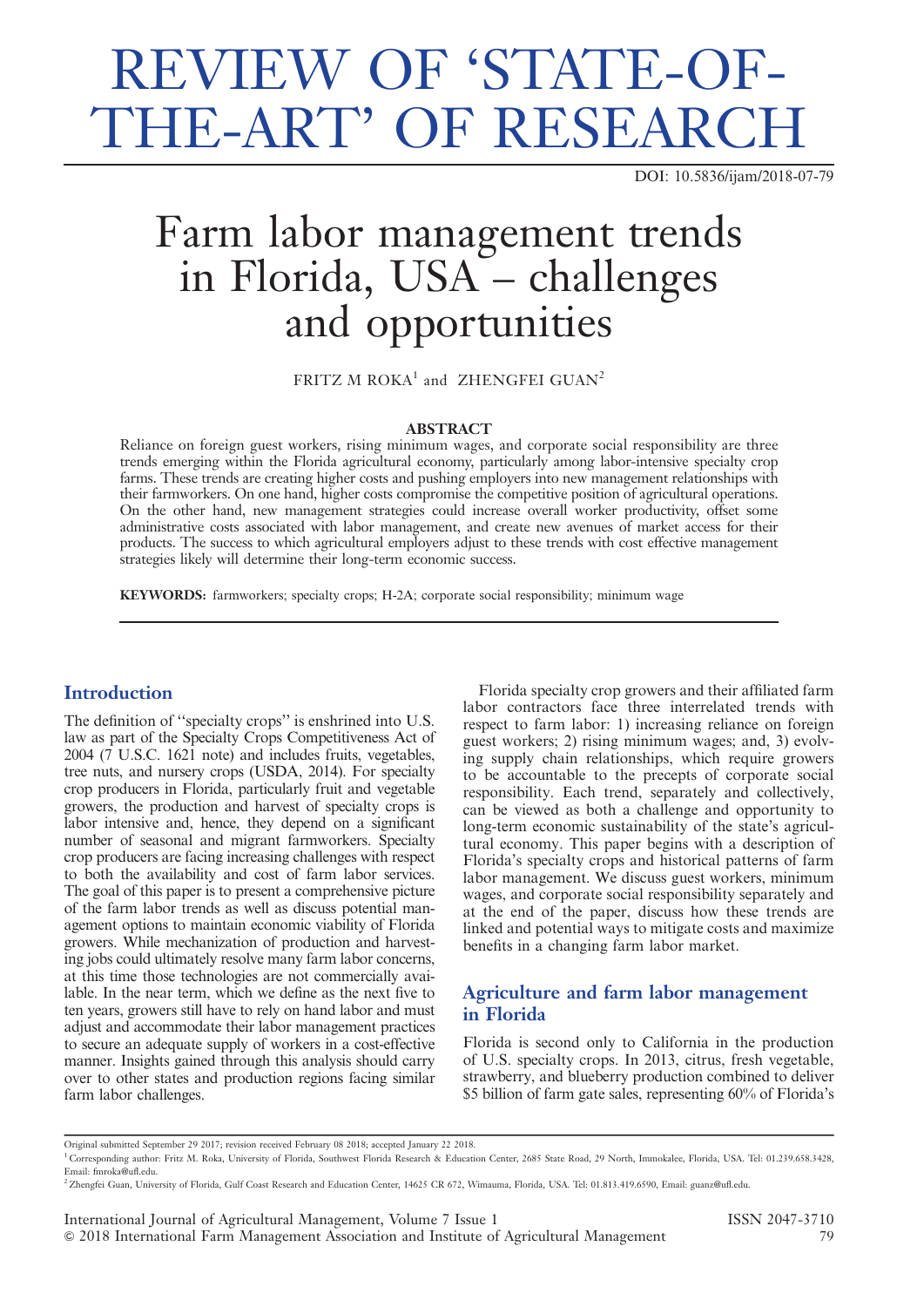total agricultural value (USDA-NASS 2013). Fruit and vegetable growers depend on a significant number of seasonal and migrant farmworkers to grow and harvest their crops. University of Florida crop enterprise budgets estimate that one hectare of fresh market tomatoes requires 500 hours of manual labor, 300 hours during the growing season and another 200 hours to harvest an average marketable yield of 3,500 cartons (11.3 kg) (Van Sickle and McAvoy, 2016). Harvesting one hectare of oranges with an average yield of 1,000 boxes (41 kg) requires more than 120 hours, or two people working six, ten-hour days (Roka and Cook, 1998). A survey of the Florida strawberry industry in 2016 indicated that one hectare of fresh strawberries requires roughly 1,980 hours of manual labor to produce an average of 7,620 flats (3.6 kg), 1,420 hours for harvesting and 560 hours for non-harvesting activities (Guan, 2016). This makes strawberry the most labor intensive crop of all crops grown in Florida. In Southwest Florida alone, growers employ more than 16,000 seasonal and migrant farmworkers during the peak of the agricultural season (Zurn, 2016; Roka and Cook, 1998).

Florida's specialty crop growers in the south and southwest regions begin employing seasonal workers in late August when they prepare fields and start their planting cycles. Winter vegetables and strawberry beds are planted from late August through October. Winter vegetables are harvested from November through the latter part of January. Spring vegetable crops are planted in late January with harvesting in March and April. Strawberry harvesting starts in late November and continues through mid-March. Citrus harvesting begins in late November and lasts until late May (FDACS, 2017).

Seasonal and migrant farmworkers plant, prune, and harvest nearly all fruit and vegetable crops in Florida (NC Farmworker Institute, 2007). The number of seasonal and migrant workers across the state reaches a peak in January and remains steady through March. Migrant workers begin to leave Florida in April, as they follow the crop cycles north into the Carolinas and Mid-Atlantic states. The number of farmworkers continues to decline across Florida as vegetable, berry, and citrus harvesting end by late May (Roka and Cook, 1998).

Until recently, most of the seasonal and migrant farmworkers hired by Florida growers were considered ''domestic'' workers, although a large percentage of these workers are foreign nationals and work in the United States without legal authorization (Gunderson, Wysocki, and Sterns, 2009; Guan et al., 2015). When hired, these workers present documentation that attest to their identity (i.e. driver's license with picture ID) and authorization to work in the U.S. (i.e. social security card). If the documents appear reasonable, employers are not required to verify their authenticity. Another important feature of the workplace relationship has been that Florida's agricultural employers hired domestic farmworkers on an ''at-will'' basis. ''At-will'' employment means that no contractual obligations exist between workers and employers other than to abide by the daily ''terms and working conditions'' statement (Doyle, 2016). An at-will employer has no obligation to offer the same job or rehire the same worker from one day to the next. Likewise, an at-will worker has no obligation to return to the same employer day after day. Consequently, growers generally have little economic incentive to invest in the training and development of their domestic seasonal and migrant workforce. Some growers, particularly strawberry growers, recognized the value of on-farm housing as a means to recruit and retain workers (Guan, 2016). Providing housing, however, adds additional layers of government oversight and cost (FDOH, 2018), leading many employers not to invest in on-farm housing. This calculus, however, may be changing.

For a number of years, growers have become increasingly concerned about the availability and legality of their domestic workforce. There is a widespread belief among growers that native-borne Americans are generally not willing to do farm work (Barbassa, 2010). This belief was particularly evident in a 2013 survey of Florida strawberry growers, where it was claimed that a significant portion of their crop was not harvested because the normal number of domestic workers was not available (Guan et al., 2015). In our 2016 survey (Guan, 2016), the average monthly labor shortages growers reported ranged from 14% to 31% over the strawberry season (September through March). Among workers reporting as ''domestic,'' there has been an ongoing concern about their legality. While federal law requires all employers to verify an employee's identity and U.S. work authorization via the I-9 form created by the Immigration Reform and Control Act of 1986, it has been common knowledge that many of these documents are forged (Monty, 2017). More than 50% of the workers interviewed for the National Agricultural Worker Survey (NAWS) self-report that they do not have legal documentation to work in the USA (DOL-ETA, 2014). Data from the Social Security Administration on the number of ''miss-matches'' between names and social security numbers suggest that the percentage of undocumented agricultural workers may be closer to 70% (Gunderson, Wysocki, and Sterns, 2009). The 2013 survey of strawberry growers suggested that half of the growers in Florida believed undocumented workers account for 90% of the industry's work force. Only one-fifth of the growers interviewed believed that the unauthorized workers were less than 70% (Guan, et al., 2015).

The uncertainty over the number of legal farmworkers and increased efforts by federal agencies to enforce immigration laws encouraged citrus growers in the late 1990s to explore mechanical harvesting systems (Brown, 2005). Between 1999 and 2008, significant efforts were made to mechanize the harvest of sweet oranges for juice processing. Nearly 15,000 hectares were being mechanically harvested annually until a disease known as citrus greening (or HLB) became widespread (Florida Dept of Citrus, 2012). The HLB bacteria impedes the movement of nutrients between a tree's canopy and root system. Any stress, be it mechanical or environmental, accentuates HLB's symptoms and hastens a tree's productive decline. As current mechanical harvesting systems inflict some damage to a tree's branches and leaf canopy, citrus growers quickly curtailed mechanical harvesting as they sought to minimize tree stress and maintain economically viable yield levels.

Efforts to harvest fresh vegetable crops mechanically achieved mixed results as well. Crops such as green beans and potatoes have been fully mechanized from planting through harvest (Roka, 2012). Little advancements, however, have been made with respect to harvesting strawberries and important vegetable crops grown in Florida, including fresh market tomatoes, bell peppers, eggplant, and cucurbits (cucumber, squash, and watermelon).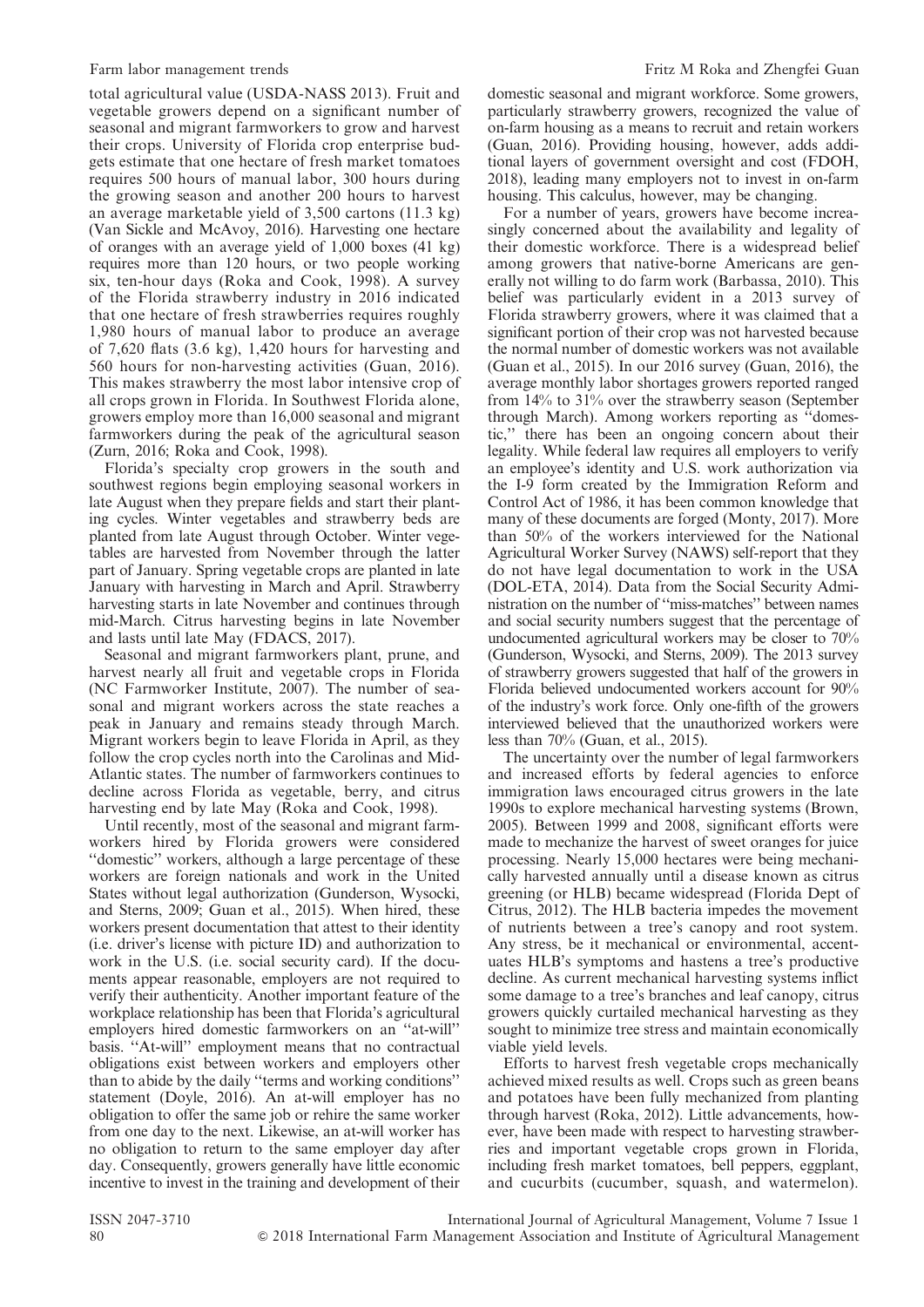#### Fritz M Roka and Zhengfei Guan Farm labor management trends

Robotic harvesting may be the future for these freshmarket vegetables and soft-skin fruits. The strawberry industry in particular has been investing to develop a robotic harvesting system (Rusnak, 2017). Such technology, however, is not yet commercially available and hence, most vegetable, berry, and all citrus growers in Florida will continue to rely on seasonal and migrant farmworkers.

#### Reliance on foreign guest workers

The agricultural guest worker program, known as H-2A, has been in place for more than 20 years. The United States Department of Labor (DOL) describes the H-2A program as a way for U.S. agricultural employers to legally hire foreign workers to perform temporary/seasonal agricultural jobs (DOL, 2016). The H-2A program is open to a specialty crop employer provided he or she satisfies two conditions: first, the domestic workforce is not sufficient to meet the employer's labor needs; and second, importation of foreign workers will not adversely affect earnings of domestic workers doing similar jobs (DOL, 2016).

Prior to 2010, Florida growers annually hired between five and six thousand H-2A workers (Table 1). Since 2010, the number of Florida H-2A visas certified by the US Department of Labor (DOL) has grown more than four-fold (Table 1). During fiscal year (FY) 2010, the DOL certified Florida employers to bring in 4,510 H-2A workers, or 5.7% of the total H-2A workers certified across the U.S. In FY2016, the certified number of Florida H-2A workers had grown to nearly 23,000 and accounted for 13.8% of the total U.S. H-2A positions. Since 2016 Florida is the largest state by number of H-2A workers and in FY 2017, Florida's number of certified H-2A position rose to more than 25,000 (DOL-ETA, 2017). During FY2012, 84% of the Florida H-2A workers were

Table 1: Number of H-2A certified positions by the U.S. Department of Labor, Office of Foreign Labor Certification in the United States and in Florida between FY 2007 and 2016.

| <b>Fiscal Year (FY)</b> | US <sup>1</sup> | FL <sup>2</sup> | FL%   |
|-------------------------|-----------------|-----------------|-------|
| 2007                    | 76,814          | 5,362           | 6.9%  |
| 2008                    | 82.099          | na              | na    |
| 2009                    | 86.014          | 5,820           | 6.6%  |
| 2010                    | 79,011          | 4.510           | 5.7%  |
| 2011                    | 77,246          | 5.741           | 7.4%  |
| 2012                    | 85,248          | 6.945           | 8.1%  |
| 2013                    | 98.821          | 10.051          | 10.2% |
| 2014                    | 116,689         | 13.544          | 11.6% |
| 2015                    | 139.832         | 17.942          | 12.8% |
| 2016                    | 165.741         | 22.828          | 13.8% |
| $2017^3$                | 200.049         | 25,303          | 12.6% |

Sources:

<sup>1</sup> Philip Martin, April 13, 2017. http://www.epi.org/blog/h-2afarm-guestworker-program-expanding-rapidly/. Accessed Aug 23, 2017.

<sup>2</sup> DOL-ETA. 2011-2016. Annual Performance Data by State – Florida. Office of Foreign Labor Certification. http://www.foreign laborcert.doleta.gov/pdf/PerformanceData/. Accessed Sep 13, 2017.

<sup>3</sup> DOL-ETA. 2017. Annual Performance Data by State – Florida. Office of Foreign Labor Certification. https://www.foreignlaborcert. doleta.gov/pdf/PerformanceData/2017/H-2A\_Selected\_Statistics\_ FY2017\_Q4.pdf. Sep 30, 2017. Accessed Jan 2, 2018.

hired as citrus harvesters, and by the 2015-16 season, industry experts estimated that H-2A workers harvested 80% of the citrus (Carlton, 2016). While the number of H-2A workers harvesting citrus has steadily increased, the overall percentage of H-2A workers in the citrus industry decreased to 51% during FY2015, reflecting an increasing number of vegetable, blueberry and strawberry growers participating in the guest worker program (DOL-ETA, 2017).

The strawberry industry has seen rapid growth in the number of H-2A workers. In 2013, only one Florida strawberry grower hired less than 200 H-2A workers (Guan et al., 2015). A 2016 survey showed that 20% [3,000 workers] of the strawberry labor force were H-2A workers (Guan, 2016). The number of H-2A workers harvesting strawberries is impressive considering the high fixed costs involved with the application and hiring process and a relatively short harvesting season (Roka, et al., 2017).

Employers complain that the H-2A program is bureaucratically cumbersome, as they must deal with three federal agencies and at least two state agencies to navigate the H-2A hiring process (Roka, 2017a). A 2014 survey of citrus harvesters estimated the pre-employment costs to hire one foreign guest worker to be between \$1,900 and \$2,000 (Roka, Simnitt, and Farnsworth, 2017). The cost to lease bed-space accounts for more than 60% of the pre-employment costs. Petition filing costs, domestic worker advertisement, and H-2A visas are estimated to cost \$350 per certified worker. The remaining costs are associated with travel expenses from the worker's hometown, through the consulate office, and finally to the employer's Florida housing facility (Table 2).

A substantial amount of the pre-employment costs, perhaps as much as \$1,000 per worker, are offset by the amount of payroll taxes an employer does not have to pay to foreign guest workers (Table 2). As a numerical example, consider a typical H-2A contract during 2017: 21-week contract period, minimum offered hours of 35 hours per week, and at a minimum wage of \$11.12 per hour. An employer's FICA contributions to a domestic worker are 7.56% of a worker's taxable earnings (IRSa, 2017). Under the contract conditions above, the employer would not have to pay \$620 per foreign worker of FICA taxes that would have to be paid to a similarly employed domestic worker. In addition, state and federal unemployment insurance policies (FUTA) require an employer to pay 6% of the first \$7,000 of a domestic worker's earnings, or \$420 per worker (IRSb, 2017).

As previously mentioned, most domestic farmworkers have been hired on an ''at-will'' basis. The H-2A program represents a fundamental change in the relationship between employer and farmworker. As opposed to ''atwill'' workers, H-2A workers are under "contract" with pre-determined start and end dates. Unless an ''act-of-God'' destroys a crop, or an H-2A worker violates preset performance criteria or a written code of conduct, he or she cannot be terminated before the end date of the contract (Roka, 2017a). Correspondingly, the foreign guest worker is bound to the employer who hired him or her for the duration of the contract. Foreign workers may choose to leave early and return home, but at their own travel expense. The H-2A contract stipulates a minimum number of weekly ''offered'' hours and a minimum wage,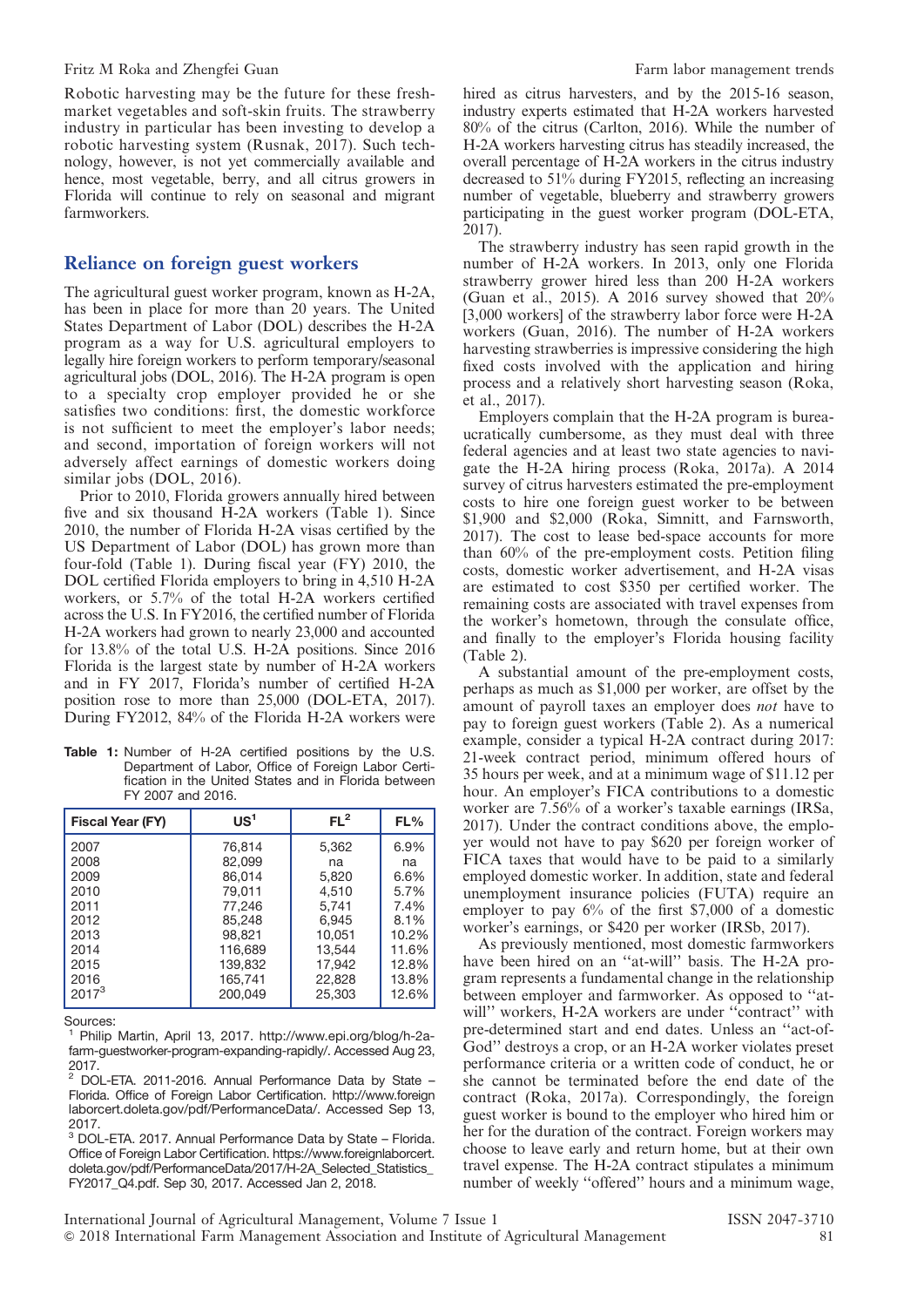Table 2: Comparison of pre-employment hiring costs and in-season management of H-2A and domestic workers employed by Florida citrus harvesters.

|                                                                                         | <b>H-2A Foreign Worker</b>                               | <b>Non-H-2A Domestic Worker</b>                                                                     |
|-----------------------------------------------------------------------------------------|----------------------------------------------------------|-----------------------------------------------------------------------------------------------------|
| <b>HIRING</b>                                                                           |                                                          |                                                                                                     |
| Worker recruitment costs                                                                | \$350/worker <sup>1</sup>                                | \$0                                                                                                 |
| Housing with kitchen facilities                                                         | \$1,200/worker-season <sup>1</sup><br>(Housing required) | \$0<br>(Housing voluntarily. If offered,<br>employer can charge workers for<br>cost reimbursement.) |
| In/Out-bound transportation                                                             | \$400/worker <sup>1</sup> (Round-trip)                   | \$0                                                                                                 |
| Total estimated cost to hire one H-2A<br>worker for an average 4-month contract period. | \$1.950/worker-season <sup>1</sup>                       | \$0                                                                                                 |
| <b>MANAGEMENT</b>                                                                       |                                                          |                                                                                                     |
| Employment status                                                                       | Contract                                                 | "at-will"                                                                                           |
| Minimum average hourly earnings<br>(as of Jan 1, 2018)                                  | \$11.29/hr                                               | \$8.25/hr                                                                                           |
| Guaranteed hours                                                                        | 75% of total "offered" hours<br>in job-order             | None                                                                                                |
| In-season transportation                                                                | Free from housing location                               | Free from designated pick-up spot                                                                   |
| Workers' Compensation Insurance                                                         | <b>Yes</b>                                               | Yes                                                                                                 |
| <b>Employer Payroll taxes</b>                                                           | None                                                     | Yes                                                                                                 |
| FICA (Social Security and Medicare)<br>FUTA (unemployment)                              | 0<br>0                                                   | $$620^2$<br>$$420^3$                                                                                |

<sup>1</sup> Source: Roka FM, S Simnitt, and D Farnsworth (2017).<br><sup>2</sup> FICA taxes: [7.56% x 21 weeks x 35 hours per week x \$11.12 per hour].<br><sup>3</sup> FUTA taxes: [6% x \$7,000].

Table 3: History of federal and state (Florida) minimum wages rates and the federal Adverse Effect Wage Rate (AEWR) for Florida, 1995-2018.

| Year | Federal minimum wage <sup>1</sup> (\$/hr) | Florida (state) minimum wage <sup>2</sup> (\$/hr) | AEWR $^{3,4}$ (\$/hr) |
|------|-------------------------------------------|---------------------------------------------------|-----------------------|
| 1995 | \$4.25                                    | \$4.25                                            | \$6.33                |
| 1996 | \$4.75                                    | \$4.75                                            | \$6.54                |
| 1997 | \$5.15                                    | \$5.15                                            | \$6.36                |
| 1998 | \$5.15                                    | \$5.15                                            | \$6.77                |
| 1999 | \$5.15                                    | \$5.15                                            | \$7.13                |
| 2000 | \$5.15                                    | \$5.15                                            | \$7.25                |
| 2001 | \$5.15                                    | \$5.15                                            | \$7.66                |
| 2002 | \$5.15                                    | \$5.15                                            | \$7.69                |
| 2003 | \$5.15                                    | \$5.15                                            | \$7.78                |
| 2004 | \$5.15                                    | \$5.15                                            | \$8.18                |
| 2005 | \$5.15                                    | \$6.15                                            | \$8.07                |
| 2006 | \$5.15                                    | \$6.40                                            | \$8.56                |
| 2007 | \$5.85                                    | \$6.67                                            | \$8.56                |
| 2008 | \$6.55                                    | \$6.79                                            | \$8.82                |
| 2009 | \$6.55/\$7.25                             | $$7.21/\$7.25^5$                                  |                       |
| 2010 | \$7.25                                    | \$7.25                                            | \$9.20                |
| 2011 | \$7.25                                    | \$7.25/\$7.31                                     | \$9.50                |
| 2012 | \$7.25                                    | \$7.67                                            | \$9.54                |
| 2013 | \$7.25                                    | \$7.79                                            | \$9.97                |
| 2014 | \$7.25                                    | \$7.93                                            | \$10.26               |
| 2015 | \$7.25                                    | \$8.05                                            | \$10.19               |
| 2016 | \$7.25                                    | \$8.05                                            | \$10.70               |
| 2017 | \$7.25                                    | \$8.10                                            | \$11.12               |
| 2018 | \$7.25                                    | \$8.25                                            | \$11.29               |

Sources:<br><sup>1</sup> https://www.dol.gov/whd/minwage/chart.htm

 $\footnotesize \begin{array}{l} \text{2 http://www.floridajobs.org/minimumwage/FloridaMinimumWageHistory2000-2014.pdf}\\ \text{3 https://www.forcignlaborcert.doleta.gov/adverse.cfm}, (1995-2010).\\ \text{4 https://www.forcignlaborcert.doleta.gov/adverse.cfm}, (1995-2010).\\ \text{5 Federal minimum wage rate increased in July of 2009. Florida minimum wage rose to match the higher federal rate.} \end{array}$ 

which is higher than the state or federal minimum wage rates. The ''adverse effect wage rate'' (AEWR), which is set by the US Department of Labor, typically is the minimum wage paid by an H-2A employer. As of January 1, 2018, the Florida AEWR increased to \$11.29 per hour, more than \$3 per hour higher than the Florida minimum wage of \$8.25 (Tables 2 and 3). Under the current H-2A regulations, the employer pays all costs including the visa and fees associated with the petition. The employer also covers in-country recruitment expenses, in-bound travel costs, and housing costs. If the worker completes the contract, the employer pays return trip travel costs.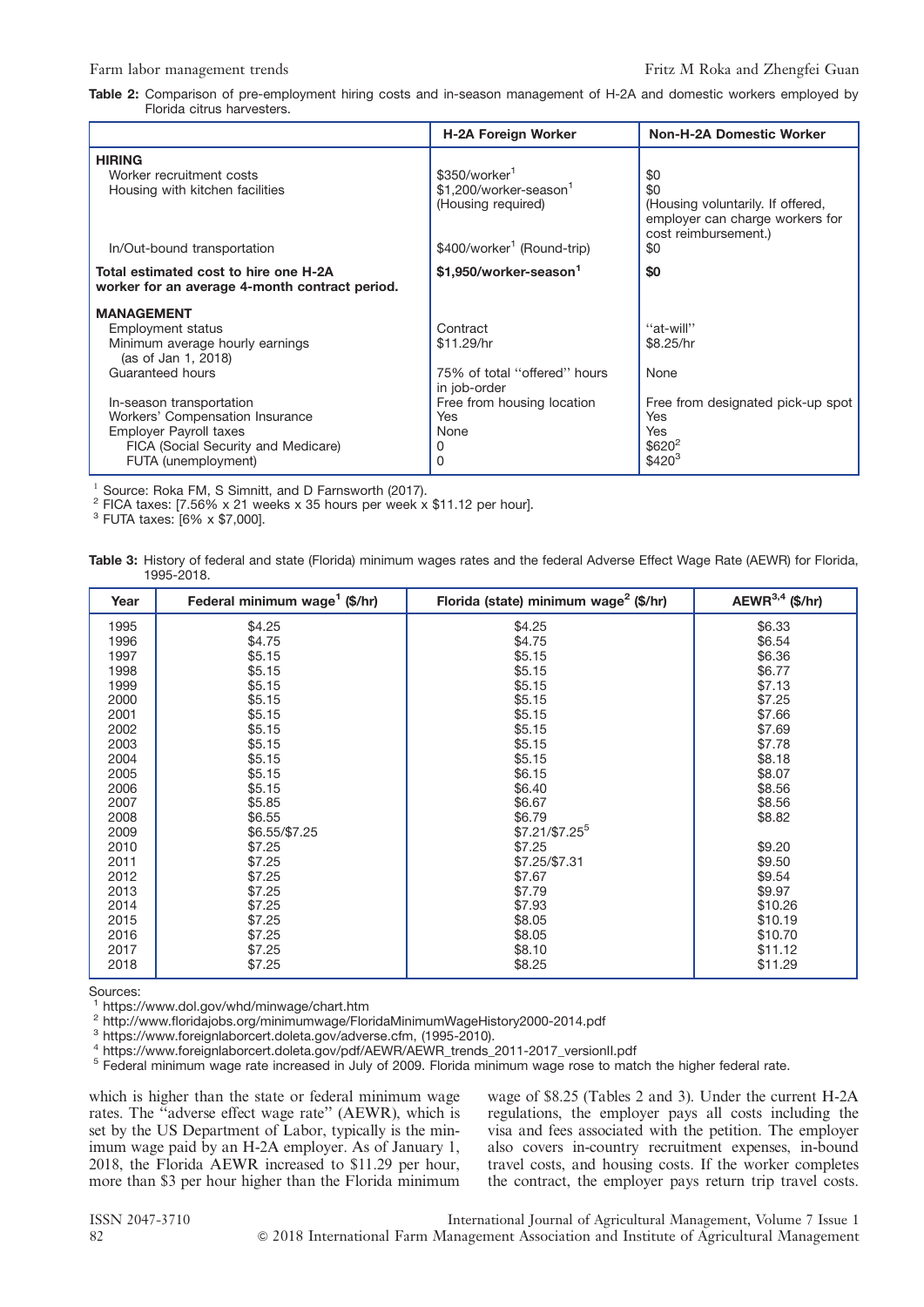#### Fritz M Roka and Zhengfei Guan Farm labor management trends

It is illegal for an employer or any third party to charge H-2A workers a "recruiting fee." If recruiting fees are collected, the employer will be obligated to reimburse the workers and face DOL penalties.

Critics of the H-2A program argue that any guest worker program attempts to replace domestic workers with "cheaper" foreign workers (Harkinson, 2017). In principle, the H-2A program is designed and enforced as a ''supplemental'' labor supply program (DOL, 2016). The pre-employment costs, AEWR, and housing requirements ensure that labor costs for an H-2A employer will be higher than if only domestic workers had been hired. Furthermore, U.S. law stipulates that an employer must hire any domestic worker seeking the same positions being offered to foreign workers and receive all the same terms as specified under the H-2A contract, including the same number of guaranteed hours paid at the AEWR rate. If a domestic worker lives outside the ''area of intended employment,'' the employer must offer housing and in-bound transportation free of charge.

Like any regulation, enforcement is an ongoing challenge. Worker advocates and their attorneys are concerned that more than a few H-2A employers do not abide by the terms of the contract (Schell, 2016). Investigators from the U.S. Department of Labor – Wage and Hour Division are charged with investigating all violations related to H-2A contracts. As usage of the H-2A program increases, the likelihood of violations will increase. Of particular concern to both worker advocates and agricultural employers is the seemingly annual increase in the AEWR. The challenge of complying with higher AEWRs relates to how farmworkers are typically paid and is the basis of discussion in our next section, rising minimum wages.

#### Rising minimum wages

Most migrant and seasonal farmworkers including H-2A workers perform labor-intensive jobs and are paid a piece rate for their efforts. As a management strategy, payment by piece-rate works well in many agricultural situations where the work involves performing repetitive tasks (Billikopf, 2008). Further, a piece-rate system motivates individual effort with minimal supervision. A worker's earnings equal the number of units completed multiplied by the stated piece rate. A worker's average hourly earnings, however, must comply with the relevant minimum wage. If a worker's average hourly piece-rate earnings are less than the minimum wage, an employer must supplement, or "build-up," the worker's total earnings until his or her average hourly earnings are at least equal to the relevant minimum wage.

The Fair Labor Standards Act of 1939 established a federal minimum wage whose rate would be set by the U.S. Congress. Until 1995, the minimum wage paid to farmworkers was less than what was paid to non-farmworkers. The federal minimum wage after 1995 was the same for everyone. During the 2004 general election, Florida voters passed a constitutional amendment to establish a state minimum wage and a process by which it would be adjusted annually according to increases in the consumer price index (Florida Dept of Elections, 2004). Florida's minimum wage initially was set at \$1 per hour more than the federal rate in 2004 (i.e. \$6.15) and has increased every year since, except in 2016 when it

Table 4: Minimum piece rate necessary to meet target hourly wage rates given a constant level of productivity.

| Target Rate (\$/hr) | <b>Productivity (8 boxes/hour)</b> |
|---------------------|------------------------------------|
| \$4.25              | \$0.53                             |
| $ $ \$8.10          | \$1.01                             |
| $1$ \$11.12         | \$1.39                             |

remained the same rate as in 2015 (Table 3). The federal minimum wage was amended in 2006 and increased over a three-year period to \$7.25 per hour, where it has remained ever since (Table 3). In the event that the state minimum wage is different from the federal rate, an employer complies with whichever rate is higher. Pressure to increase minimum wages will likely continue. In 2016, New York and California legislatures passed bills increasing their state minimum wages to \$15 per hour over the next five years (Ballotpedia, 2016), and there appeared to be some support within the U.S. Congress (at least prior to the 2016 presidential election) to increase the federal wage rate.

The economic challenge of rising minimum wages is that worker productivity is ultimately limited by individual physical capacity. Consequently, an employer's primary recourse to comply with a higher minimum wage is to raise piece rates, which translates directly into higher unit costs of production. As an example, consider a citrus harvester who in 1996 harvested 8 (41-kg) boxes per hour. He had to be paid at least \$0.53 per box in order to satisfy the existing federal minimum wage of \$4.25 (Table 4). By January 2017, the state minimum wage had increased to \$8.10 and for the same level of productivity, the worker now had to be paid \$1.01 per box. If the productivity of an H-2A worker is 8 boxes per hour, in order to satisfy the 2017 AEWR of \$11.12 per hour his effective minimum piece rate has to be at least \$1.39 per box (Table 4).

Higher piece rates needed to comply with higher minimum wage rates puts pressure on the competitive position of Florida's specialty crop growers. Mexico, a major competitor in both the winter fresh tomato and strawberry markets, can produce an 11 kg (25 lbs) carton of fresh tomatoes with a labor cost of \$1.75 per carton (Rojas, 2016). In Florida, the labor cost needed to grow and harvest one hectare of fresh tomatoes is estimated to be \$11,737. If one assumes a marketable yield of 3,500 cartons per hectare, Florida's unit cost of labor is \$3.35 per carton (VanSickle and McAvoy, 2016). For strawberry growers, labor cost accounts for approximately 40% of the total cost (Wu, Guan, and Garcia-Nazariega, 2017). Each flat of strawberries costs \$2.81 in seasonal labor in Florida, which is 121% higher than that of strawberries produced in Mexico (\$1.27/flat); overall, the labor costs from producing one hectare of strawberries are \$14,000 more in Florida than in Mexico (Wu, Guan, and Garcia-Nazariega, 2017).

#### Corporate social responsibility

Farm labor advocates have a long history of lobbying for farmworker welfare through unionization, enacting tougher regulations, and pushing for stricter enforcement of state and federal labor laws with direct legal action against individual employers. In 1993, the Coalition of Immokalee Workers (CIW) started to build a ''workerdriven'' model to advocate on behalf of farmworkers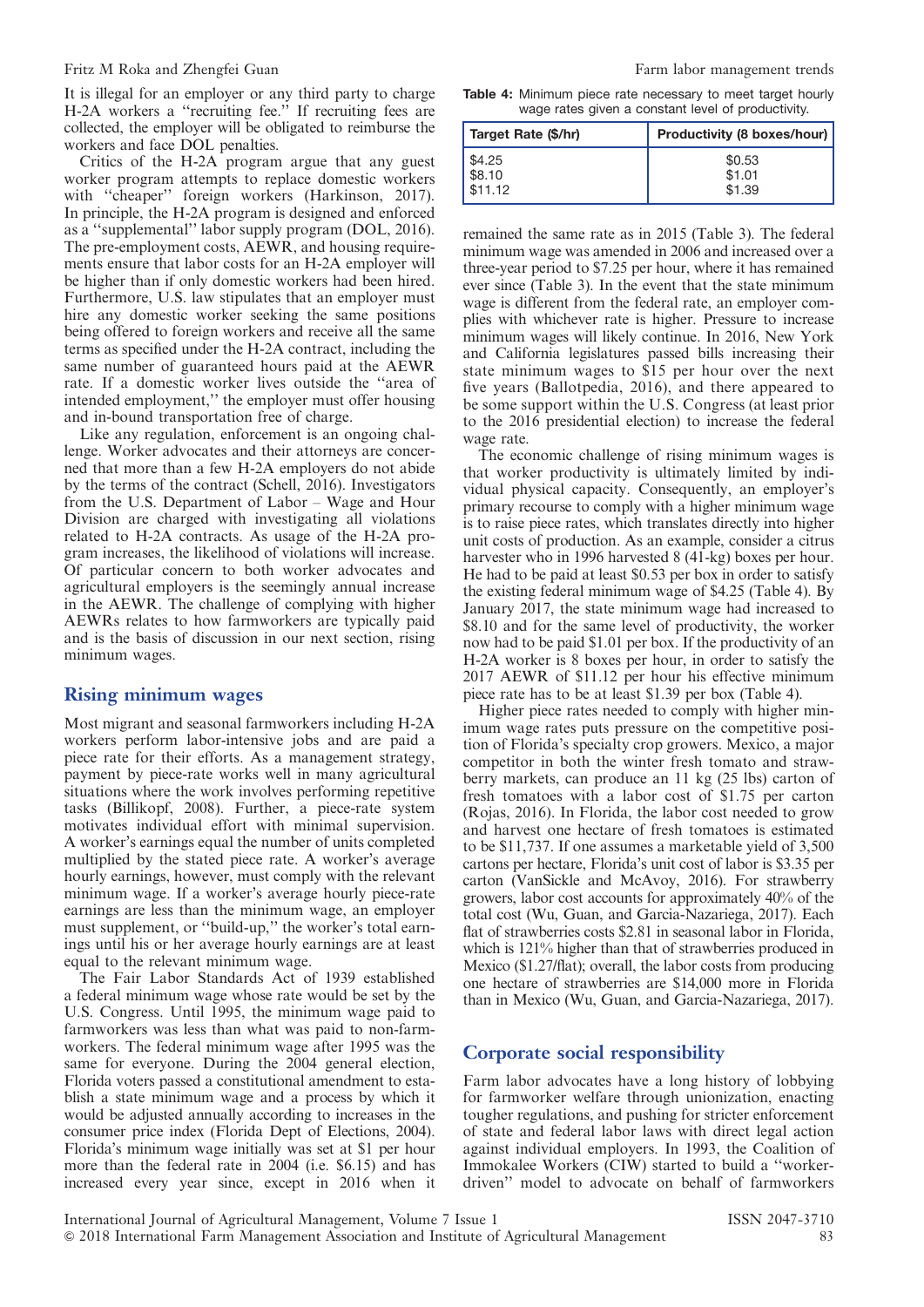(Asbed and Hitov, 2017). Their initial strategies utilized hunger strikes and protests at employer locations. Starting in 2001, the CIW initiated a different strategy and shifted its focus to retail buyers (CIW, 2017). Between 2001 and 2017, the CIW organized a network of ''participating buyers'' (Table 5) who agreed, not only to enhance worker income by paying an additional pennya-pound for the tomatoes they bought, but also to require that their tomato growers adopt a ''code of conduct'' (FFSC, 2016). The CIW achieved a major breakthrough in 2011 when the members of the Florida Tomato Exchange agreed to embrace the ''code of conduct'' and become ''participating growers.'' Shortly thereafter, the Fair Food Standards Council (FFSC) was created to enforce the Code with annual audits and investigations of worker complaints.

The efforts of the CIW and FFSC are examples of a growing trend to incorporate the principles of ''corporate social responsibility" (CSR) within the agricultural supply chain. One core objective of CSR, which is familiar

Table 5: Fair Food Standards Council's "participating buyers" and the year each company signed the agreement.

| Company                | <b>Year Agreement</b><br><b>Signed</b> |
|------------------------|----------------------------------------|
| Yum Brands             | 2005                                   |
| McDonald's             | 2007                                   |
| Burger King            | 2008                                   |
| Whole Foods Market     | 2008                                   |
| Subway                 | 2008                                   |
| Bon Appétit Management | 2009                                   |
| Company                |                                        |
| Compass Group          | 2009                                   |
| Aramark                | 2010                                   |
| Sodexo                 | 2010                                   |
| Trader Joe's           | 2012                                   |
| Chipotle Mexican Grill | 2012                                   |
| Walmart                | 2014                                   |
| The Fresh Market       | 2015                                   |
| Ahold USA              | 2015                                   |

Source: FFSC, 2016.

in the apparel and electronics sectors, has been to uplift the economic, emotional, and physical welfare of workers (Henkle, 2005). A generic CSR plan with respect to labor can be separated in two parts (see Table  $\vec{6}$ ). The first part is a restatement and commitment to comply with existing labor laws and regulations. The second part captures a more fundamental change in the employerworker relationship.

Historically, dialogue between agricultural employers and their workers has been one-directional. Employers/ supervisors set work place policies and expect their employees/workers to adhere without discussion (Asbed and Hitov, 2017). CSR guidelines explicitly bring worker voices into the management operations and formally create processes through which worker grievances are heard and addressed. While trade unions have achieved similar results, these aspects of CSR will push employers in states like Florida, where unions are not widespread (i.e. ''right to work'' laws), to be accountable to worker concerns and grievances.

## **Discussion**

Increasing reliance on foreign guest workers, rising minimum wages, and evolving workplace relationships through corporate social responsibility (CSR) bring both costs and opportunities to agricultural operations in Florida and across the U.S. H-2A pre-employment costs are costs agricultural employers do not have to incur when they hire domestic workers. One could argue that harvest costs would have been lower if more domestic workers had been available and willing to work. Employers argue further that the contractual obligations of an H-2A contract creates secondary costs by restricting their ability to terminate a low-productive worker during the contract period. The higher AEWR and generally rising minimum wage rates accentuate the effects of low productivity and add pressure on the employer to increase piece rates, which directly increases unit cost of production. Florida fruit and vegetable growers compete in

Table 6: Components of a generic management plan to follow corporate social responsibility (CSR) guidelines with federal and state enforcement agencies.

| Component                     | <b>CSR Provisions</b>                       | <b>Federal/State Agency</b>                           |
|-------------------------------|---------------------------------------------|-------------------------------------------------------|
| Part I:                       |                                             |                                                       |
| Child labor                   | Discouraged                                 | US Dept of Labor;<br>FL Dept Bus Prof Reg             |
| Forced Labor                  | Prohibited                                  | US Dept of Justice                                    |
| <b>Discrimination</b>         | Eight protected classes                     | <b>US Equal Employment</b><br>Opportunity Commission; |
|                               |                                             | FL Human Rights Commission                            |
| Working hours and pay         | Min wage;                                   | US Dept of Labor;                                     |
|                               | Standard week (40 hrs);                     | FL Dept Bus Prof Req                                  |
|                               | Overtime pay                                |                                                       |
| Safe & Healthy                | Minimize risks                              | US/DOL - Occup Safety & Health Admin;                 |
| Workplace                     | Safety training                             | US Env Protection Agency (WPS)                        |
|                               | Clean bathrooms potable water               |                                                       |
| <b>Disciplinary Practices</b> | Corporal punishment prohibited.             | Local prosecutor or State Attorney                    |
| Part 2:                       |                                             |                                                       |
| Freedom of Association        | Formation of unions or company level worker | No corresponding federal or state                     |
|                               | organization;                               | regulations.                                          |
| Management Systems            | Written policies;                           |                                                       |
|                               | Joint worker/management committees;         |                                                       |
|                               | Grievance and complaint resolution process; |                                                       |
|                               | 3 <sup>rd</sup> party audits.               |                                                       |

ISSN 2047-3710 International Journal of Agricultural Management, Volume 7 Issue 1 84 & 2018 International Farm Management Association and Institute of Agricultural Management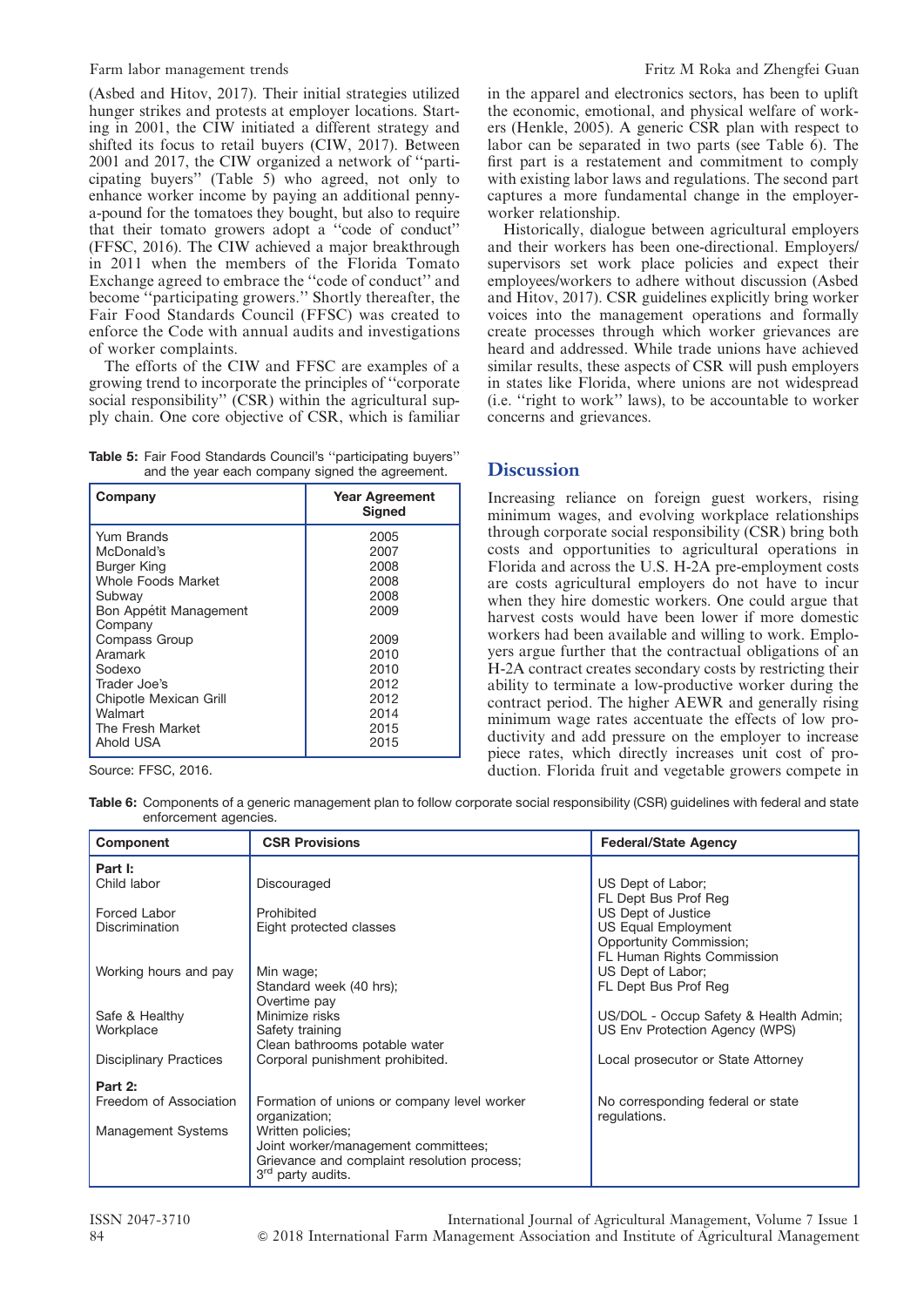global markets. Added costs from importing foreign workers, managing higher minimum wage rates, and/or adjusting to CSR practices force unit costs of production higher and erode the competitive position of Florida growers.

Offsetting some of the costs associated with guest workers and higher minimum wages are benefits, some of which could be significant. In addition to the direct cost offsets of not paying social security and unemployment taxes to foreign workers, the same contractual obligations that reduce in-season flexibility to terminate workers, allows for a more efficient hiring process. Employers prior to entering the H-2A program complained of high worker turnover rates (Roka, 2017b). When relying on domestic workers, they had to process two to four times the number of job applicants throughout the season in order to secure a sufficient number of workers. With the contractual format of the H-2A program, an employer processes and hires only the number of workers needed. In addition, the contractual certainty of an H-2A workforce allows an employer to plan more efficiently how to manage workers across the entire contract period. More importantly, H-2A employers have the opportunity to ''build'' workforce productivity over time. That is, the most productive H-2A workers are identified and invited back the following year. Over successive years, an H-2A employer can increase the productivity of his or her overall workforce and create additional efficiencies that are derived from a workforce that is familiar and comfortable with the operational environment of the company (Roka, 2017b).

The trend of increasing numbers of H-2A workers in the Florida specialty crop industries is expected to continue. On one hand, this trend reflects the gravity of labor shortage problems and the serious economic consequence of not having enough labor to grow and harvest the crops (Guan and Wu, 2018). On the other hand, it suggests having a stable and secure labor force under contract has a value to specialty crop growers. As an example, consider strawberries. Strawberry yields fluctuate and are subject to high uncertainties over the season. Further, the crop is highly perishable and fruit prices are sensitive to supply. Berries need to be harvested every two to three days and shipped to the market in a relatively short time (Wu, Guan, and Whitaker, 2015). Fruit perishability, volatile yields, and market prices create risks, which can be mitigated to some extent by having a stable and secure labor force to ensure timely harvest, and handling that is critical for strawberry growers. Guan and Wu (2018) proposed a model to quantify the economic value of the availability and stability of labor force, which justifies the growth of the H-2A hiring within the strawberry industry.

The principles of corporate social responsibility (CSR) are becoming more integrated into agricultural operations. CSR is being driven by retail companies, which are mandating adoption of CSR guidelines throughout their supply chain. For agricultural producers within such a supply chain, market access of their products will be dependent on their adoption of CSR principles. The CIW/ FFSC model aggressively enforces its code of conduct. Those growers who violate the code are debarred from the Fair Food Program and unable to sell their fruit to "participating buyers," many of whom are their primary buyers (Asbed and Hitov, 2017).

The cost of adopting many CSR components should be minimal, as federal and state laws already require many of these components. CSR certification, however, will involve the costs associated with third-party audits and additional record keeping requirements that are part of any certification process (Roka, 2016). Probably, the biggest challenge for many agricultural employers to adopt CSR principles will be adjusting their management polices to be more inclusive of worker input and implementing a worker grievance system which will empower workers to challenge long-standing employer policies (Asbed and Hitov, 2017).

Potential benefits of CSR certification are two-fold. First, some evidence exists that working conditions are correlated directly to worker productivity (Billikopf 1999; 2001). If the culture of CSR enhances the workplace environment, then one should expect an improvement in overall productivity and/or cost efficiency. Any improvement in worker productivity offsets to some degree the adverse cost implications of higher minimum wages. A second benefit could be in the form of market access beyond the punitive consequences found in the CIW/FFP model. Florida tomato and citrus growers often cite U.S. regulations, particularly with respect to agricultural labor, as creating a competitive disadvantage with foreign growers. If social responsibility or social justice ideals resonate sufficiently among US and foreign consumers, retail brands and their affiliate suppliers who embrace CSR may realize benefits in terms of greater market share and perhaps, at higher prices. At the very least, widespread demand for production under CSR principles will force foreign agricultural producers to adopt a CSR framework and thereby incur additional costs associated with CSR compliance that may not be required by their respective governments.

#### Concluding comments

Farm labor trends in the United States suggest that growers will have to hire more H-2A foreign guest workers, pay higher wages, and comply with more robust CSR rules and practices. These trends are challenging growers to rethink their traditional labor management policies. Pre-employment costs to hire guest workers and rising minimum wage rates push total costs higher and could erode the competitive position of Florida fruit and vegetable growers as they compete in an increasingly global marketplace. Recognizing the evolving trends should help employers to adjust appropriately to the changing conditions. Those employers who embrace the potential positive aspects of these changes may actually enhance their future economic sustainability. For example, the structure of the current H-2A guest worker program provides incentives for employers to recruit, train, and retain their most productive workers. The principles guiding corporate social accountability could foster a more collaborative working environment by increasing the engagement between company supervisors and workers, which in turn could increase the likelihood of improving overall efficiency within the farming operation.

To address ongoing changes in the farm labor market, specialty crop growers in Florida will need to innovate and adjust to the new market, policy, and production environments. In particular, the development of laborsaving technologies is a necessity to bring down the cost of production, which is essential to keep any industry competitive in the face of global competition.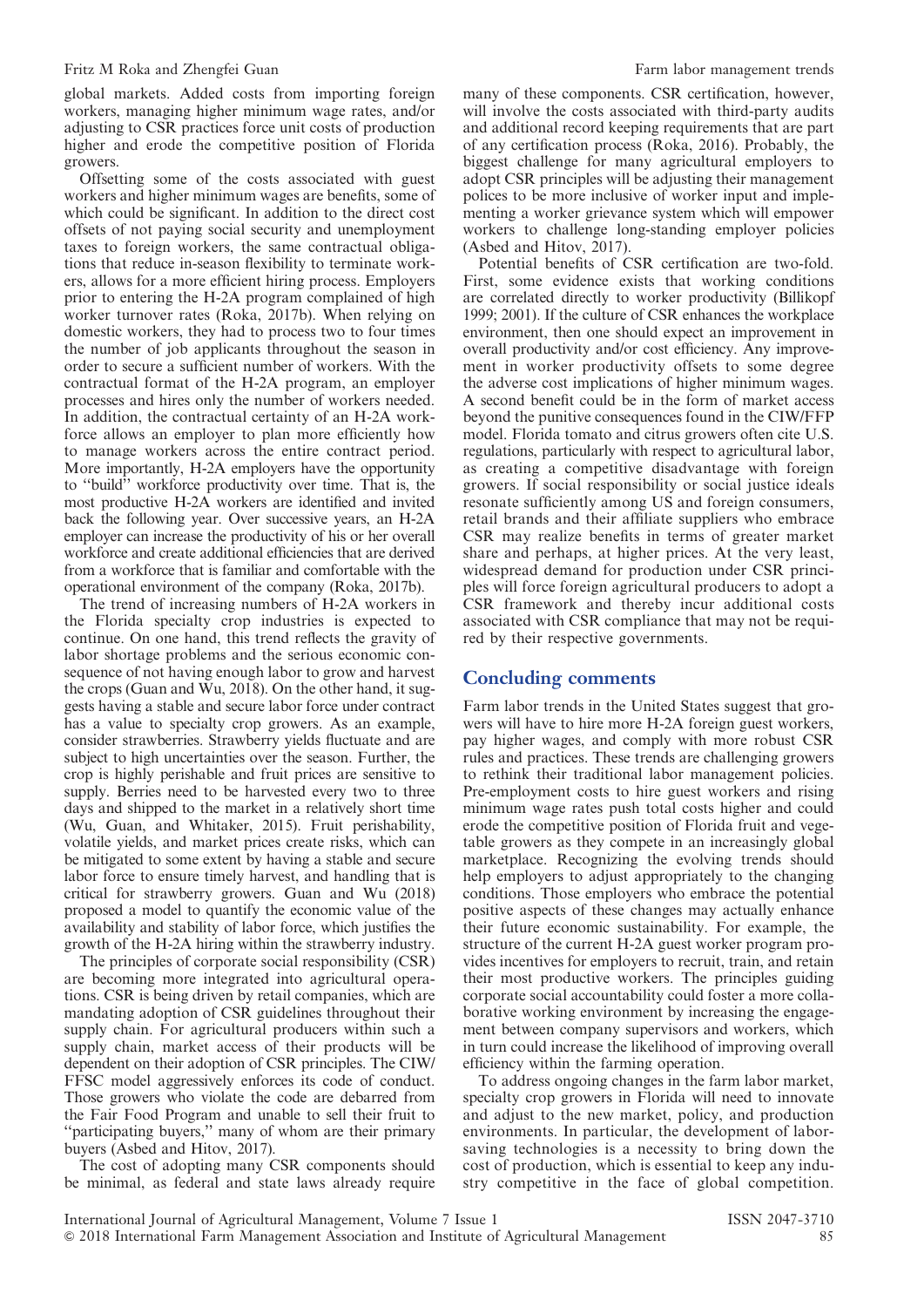Labor cost-saving systems and technologies include not only mechanical/robotic harvesting devices, which replace manual labor, but also new production systems, such as new plant cultivars, bed designs, or other changes, which could enhance the productivity of manual labor. These solutions, however, are often beyond the capabilities of individual growers. Even for the largest corporations, these technological innovations may be beyond their control because their expertise and overall business plan is on production and marketing of their crops and not in research and development. Research projects often take a long time to develop a useful and cost-effective product. Public funds from state and federal governments will be needed to develop the new technologies to increase labor efficiencies.

At the policy level, government officials may negotiate or re-negotiate trade agreements more favorable for U.S. growers. Buyers of foreign grown fruit and vegetables could also encourage adoption of good labor management practices to make it consistent among all sources of products, imported or domestically produced. Whether this would occur and the extent to which such practices can be effective depend on the degree of social awareness among consumers and market forces behind consumer preferences.

#### About the authors

Fritz Roka is an associate professor of Food and Resource Economics with the University of Florida, Institute of Food and Agricultural Sciences, at the Southwest Research and Education Center. Dr. Roka's research and extension programs focus on farm management and agricultural labor management associated with seasonal and migrant farmworkers.

Zhengfei Guan is an assistant professor of Food and Resource Economics with the University of Florida, Institute of Food and Agricultural Sciences, at the Gulf Coast Research and Education Center. Dr. Guan's research and extension programs focus on farm management, agricultural labor and market analysis of specialty crops.

#### Acknowledgements

Funding support came in part from the University of Florida Citrus Initiative and from a USDA Specialty Crop State Block Grant, Finding Viable Labor Solutions.

## **REFERENCES**

- Asbed, Greg and Steve Hitov. (2017). Preventing forced labor in corporate supply chains: the fair food program and worker-driven social responsibility. Wake Forest Law Review, 52(2017), 497–531.
- Barbassa, Juliana. (2010). Farmworkers' challenge: Take our jobs! Associated Press. http://www.nbcnews.com/id/3790 6555/ns/business-us\_business/t/farm-workerschallengetake-our-jobs/#.Wl5YJa6nHcs. Accessed Jan 5, 2018.
- Ballotpedia. (2016). California ''Fair Wage Act of 2016''. https:// ballotpedia.org/California\_%22Fair\_Wage\_Act\_of\_2016% 22\_\$15\_Minimum\_Wage\_Initiative\_(2016). Accessed Feb 4, 2017.
- Billikopf, G.E. (2008). Designing an effective piece rate. University of California, Agricultural Labor Management. https:// nature.berkeley.edu/ucce50/ag-labor/7research/7calag06.htm. Accessed Jan 8, 2017.
- Billikopf, G.E. (2001). Interpersonal communication tops concerns of farm supervisors. California Agriculture, 55(5), 40–43. Retrieved from http://ucanr.edu/repositoryfiles/ca5505 p40-68932.pdf. Accessed September 19, 2017.
- Billikopf, G.E. (1999). Farmworkers positive about their jobs, but suggest improvements. California Agriculture, 53(1), 33–36. Retrieved from http://ucanr.edu/repositoryfiles/ca5301p33- 67360.pdf. Accessed September 19, 2017.
- Brown, G.K. (2005). New mechanical harvester for the Florida juice industry. HortTechnology, 15(1), 69–72.
- Carlton, M. (2016). Director of Labor Relations Florida Fruit and Vegetable Association, personal communication, September 12, 2016.
- Coalition of Immokalee Workers (CIW). (2017). Fair Food Program. http://www.fairfoodprogram.org/ Accessed Feb 4, 2017.
- Department of Labor (DOL). (2016). Employment Law Guide: Work Authorization for Non-U.S. Citizens: Temporary Agricultural Workers (H-2A Visas). https://webapps.dol.gov/ elaws/elg/taw.htm Accessed September 14, 2017.
- Department of Labor Employment and Training Agency (DOL-ETA). 2011-2016. Annual Performance Data by State – Florida. Office of Foreign Labor Certification. http://www. foreignlaborcert.doleta.gov/pdf/PerformanceData/. Accessed Jan 15, 2017.
- Department of Labor Employment and Training Agency (DOL-ETA). (2017). Annual Performance Data by State – Florida. Office of Foreign Labor Certification. https://www.foreign laborcert.doleta.gov/pdf/PerformanceData/2017/H-2A\_ Selected\_Statistics\_FY2017\_Q4.pdf. Sep 30, 2017. Accessed Jan 2, 2018.
- Doyle, Alison. (2016). What does employment at will mean? The Balance, Oct 27, (2016). https://www.thebalance.com/whatdoes-employment-at-will-mean-2060493. Accessed Jan 10, 2018.
- Employment and Training Administration. (2014). The National Agricultural Workers Survey. United States Department of Labor. http://www.doleta.gov/agworker/naws.cfm. Accessed September 13, 2017.
- Fair Food Standards Council (FFSC). (2016). Fair Food Program, 2015 Annual Report. http://fairfoodstandards.org/ 15SOTP-Web.pdf. Accessed September 18, 2017.
- Florida Department of Agriculture and Consumer Sciences (FDACS). (2017). Florida Crops Seasonal Availability / Typical Harvest Times. http://www.freshfromflorida.com/Divisions-Offices/Marketing-and-Development/Consumer-Resources/ Buy-Fresh-From-Florida/Crops-in-Season. Accessed Jan 10, 2018.
- Florida Department of Citrus. (2012). Citrus Mechanical Harvested Acreage. http://citrusmh.ifas.ufl.edu/index.asp?s=2& p=2. Accessed Oct 16, 2012.
- Florida Department of Elections. (2004). Florida Minimum Wage Constitutional Amendment. http://dos.elections.myflorida. com/initiatives/fulltext/pdf/37732-1.pdf Accessed Feb 4, 2017.
- Florida Department of Health (FDOH). (2018). Migrant Farmworker Housing. http://www.floridahealth.gov/environmentalhealth/migrant-farmworker-housing/index.html. Accessed March 8, 2018.
- Guan, Z. and Wu, F. (2018). Modeling the Choice between Foreign Guest Workers or Domestic Workers Working Paper, Gulf Coast Research and Education Center, University of Florida.
- Guan, Z. (2016). Strawberry Industry Labor Survey, 2016. Unpublished data, Gulf Coast Research and Education Center, University of Florida.
- Guan, Z., Wu, F., Roka, F.M. and Whidden, A. (2015). Agricultural labor and immigration reform. Choices, 30(4), 1–9.
- Gunderson, M.A., Wysocki, A. and Sterns, JA. (2009). A Functional Evaluation of Business Models in Fresh Produce in the United States. In Postharvest Handling, 129–152. Elsevier Inc.
- Harkinson, Josh. (2017). Trump's plan to make America great again using cheap foreign labor. Mother Jones, Mar 14, 2017.